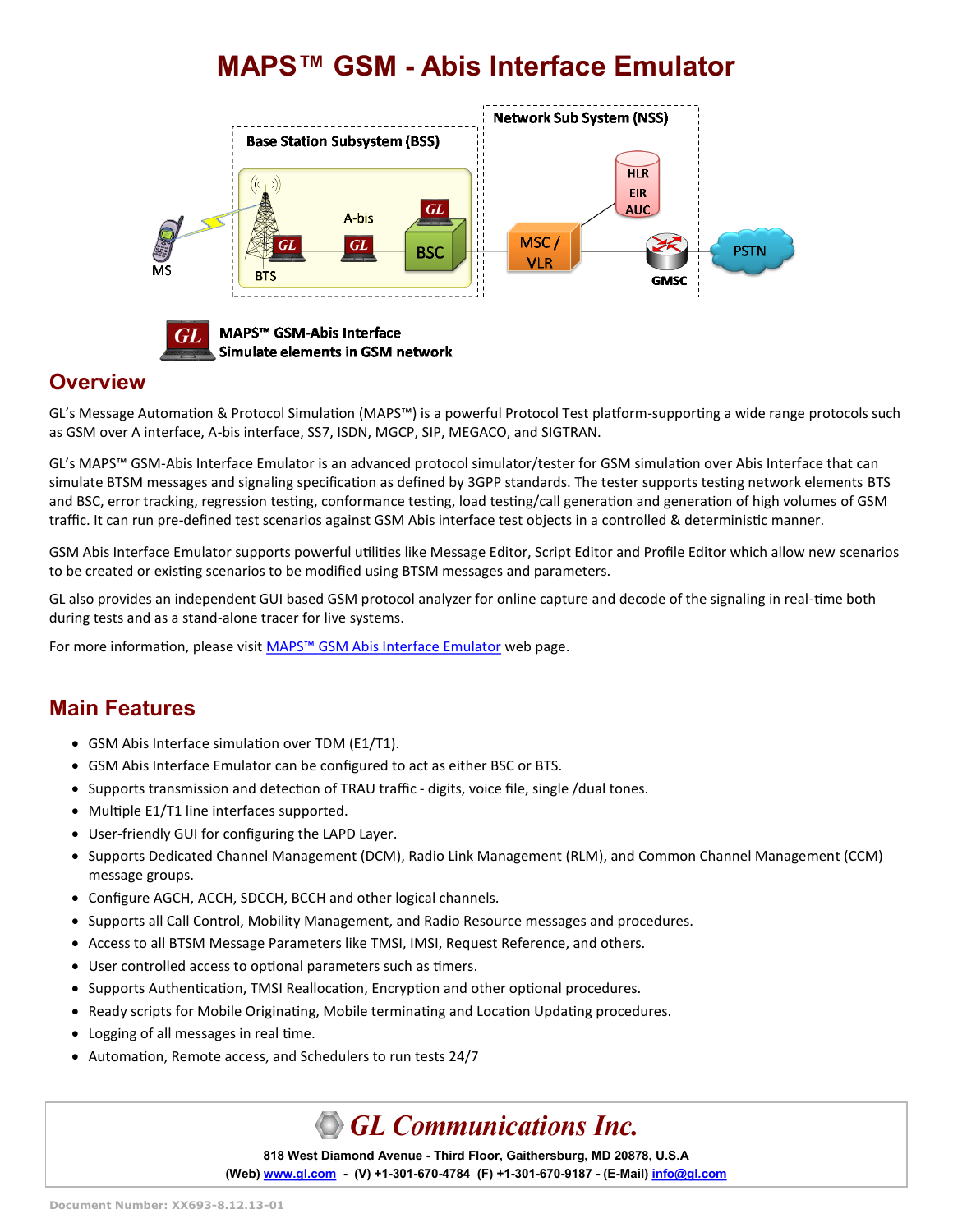## **Testbed Setup Configuration**

Test Bed configuration feature allows the users to configure the necessary BTS and BSC GSM Abis interface entities with signaling port number and timeslots in order to establish communication between the MAPS™ and the DUT.

Once the LAPD layer is configured properly, BTSM messages can be transmitted and received over LAPD layer.



## **Pre-processing Tools**

#### **Profile Editor**

This feature allows loading profile to edit the values of the variables using GUI, replacing the original value of the variables in the message template.

An XML file defines a set of multiple profiles with varying parameter values that allow users to configure call instances in call generation and to receive calls.

|                                                | MAPS (Message Automation Protocol Simulation) BTS (GsmAbis GSM900) - [Profile Editor - MS Profiles] |                                 |                                                            | П<br>$\times$            |
|------------------------------------------------|-----------------------------------------------------------------------------------------------------|---------------------------------|------------------------------------------------------------|--------------------------|
|                                                | Configurations Emulator Reports Editor Debug-Tools Windows Help                                     |                                 |                                                            | $ E$ $\times$            |
| E1                                             | 훛<br>믶<br><b>V</b><br>ශ්                                                                            | $\bullet$                       |                                                            |                          |
| 圜                                              |                                                                                                     |                                 |                                                            | ◉                        |
| Profiles (Edit-F2)<br>×<br>$\hat{\phantom{a}}$ | Config                                                                                              | Value<br>$\hat{\phantom{1}}$    |                                                            |                          |
| 1 MSProfile0001                                | MSProfile0001                                                                                       |                                 | CallType                                                   |                          |
| MSProfile0002<br>$\mathfrak{D}$                | Call Type                                                                                           | <b>Mobile Originating Spe</b>   | Select Option                                              |                          |
| MSProfile0003                                  | <b>Location Update Type</b>                                                                         | <b>IMSI</b> attach              |                                                            |                          |
| з                                              | <b>Mobile Identity</b><br>-9                                                                        |                                 | Mobile Originating Speech Call<br>$\overline{\phantom{a}}$ |                          |
| MSProfile0004<br>$\overline{4}$                | <b>TMSI</b>                                                                                         | 11110001                        |                                                            |                          |
| MSProfile0005<br>5                             | <b>IMSI</b>                                                                                         | 901700000000638                 |                                                            |                          |
| MSProfile0006<br>6                             | <b>IMEI</b><br><b>IMEISV</b>                                                                        | 7845125623254001                |                                                            |                          |
| MSProfile0007<br>$\mathcal{F}$                 | <b>Type Of Identity</b>                                                                             | 7845125623254001<br><b>IMSI</b> |                                                            |                          |
|                                                | <b>Location Area Identifier</b><br>۱⊟                                                               |                                 |                                                            |                          |
| MSProfile0008<br>8                             | <b>Mobile Country Code</b>                                                                          | 901                             |                                                            |                          |
| MSProfile0009<br>9                             | <b>Mobile Network Code</b>                                                                          | 70                              |                                                            |                          |
| MSProfile0010<br>10                            | <b>Location Area Code</b>                                                                           | 10000                           |                                                            |                          |
| 11 MSProfile0011                               | Cell Identifier                                                                                     |                                 |                                                            |                          |
| 12 MSProfile0012                               | <b>T<sub>D</sub>ARFCN</b>                                                                           | 872                             |                                                            |                          |
|                                                | <b>MSISDN</b><br>-9                                                                                 |                                 |                                                            |                          |
| MSProfile0013<br>13                            | <b>Called Number Parameters</b><br>$-1$                                                             |                                 |                                                            |                          |
| 14 MSProfile0014                               | Numbering plan identification                                                                       | ISDN/Teliphony numbe            |                                                            |                          |
| 15 MSProfile0015                               | Type of number                                                                                      | National number                 |                                                            |                          |
| MSProfile0016<br>16                            | <b>Called Number</b>                                                                                | 9017000738                      |                                                            |                          |
|                                                | <b>Calling Number Parameters</b><br>$-1$<br>Numbering plan identification                           | ISDN/teliphony numbe            |                                                            |                          |
| MSProfile0017<br>17                            | Type of number                                                                                      | National number                 |                                                            |                          |
| MSProfile0018<br>18                            | <b>Calling Number</b>                                                                               | 9017000638                      |                                                            |                          |
| MSProfile0019<br>19                            | <b>Authentication Parameters</b><br>-9                                                              |                                 | Delete<br>Add<br>Insert                                    |                          |
| $\checkmark$<br>MSProfile0020<br>20            | <b>Authentication Key</b>                                                                           | 0123456789abcdef0123            | Properties                                                 |                          |
| Clear<br>Delete<br>Insert                      |                                                                                                     |                                 |                                                            |                          |
|                                                | Initialisation Errors                                                                               | <b>Error Events</b>             | Captured Errors                                            | Link Status Up=0 Down: / |
|                                                | -:                                                                                                  |                                 |                                                            |                          |

**Figure: Profile Editor**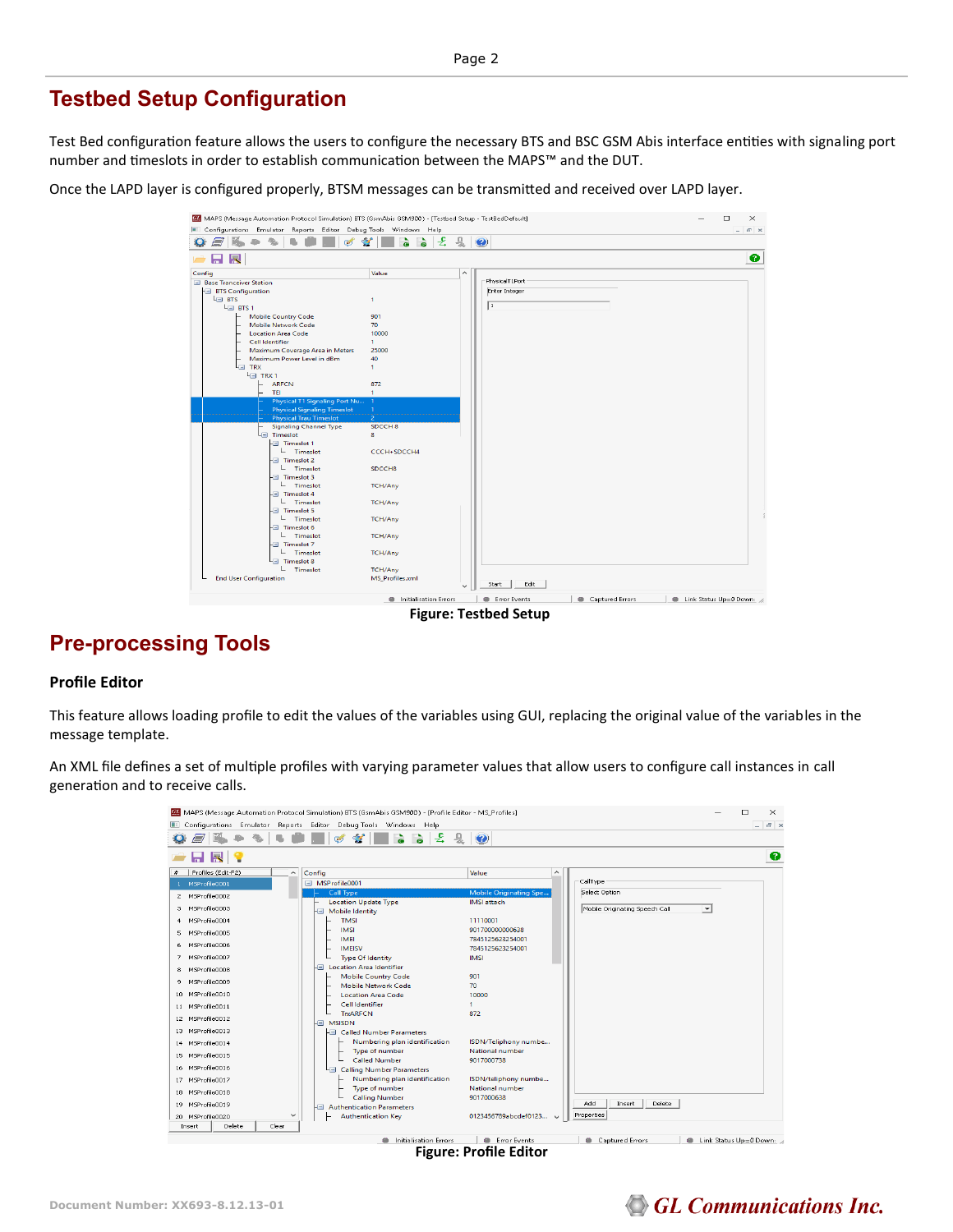## **Pre-processing Tools...**

#### **Script Editor**

The script editor allows the user to create/edit scripts and access protocol fields as variables for the message template parameters. The script uses pre-defined message templates to perform send and receive actions.

|                                                                                                                                                                                                                                                   | ScriptEditor - [C:\Program Files\GL Communications Inc\Express T1 Analyzer\MAPS\GsmAbis\GSM900\BTS\Scripts\GSMAbis Call.qls]                                                                                                                                                                                                                                                                                                                                                                                                                                                                                                                                                                                                                                                                                                                                                                                                                                                                                                                                                                                                                                                                                                    | п                  | $\times$    |
|---------------------------------------------------------------------------------------------------------------------------------------------------------------------------------------------------------------------------------------------------|---------------------------------------------------------------------------------------------------------------------------------------------------------------------------------------------------------------------------------------------------------------------------------------------------------------------------------------------------------------------------------------------------------------------------------------------------------------------------------------------------------------------------------------------------------------------------------------------------------------------------------------------------------------------------------------------------------------------------------------------------------------------------------------------------------------------------------------------------------------------------------------------------------------------------------------------------------------------------------------------------------------------------------------------------------------------------------------------------------------------------------------------------------------------------------------------------------------------------------|--------------------|-------------|
| File View Edit Shortcuts Tools Help                                                                                                                                                                                                               |                                                                                                                                                                                                                                                                                                                                                                                                                                                                                                                                                                                                                                                                                                                                                                                                                                                                                                                                                                                                                                                                                                                                                                                                                                 |                    | $ B$ $x$    |
| 굴<br><b>B</b><br>н<br>U.<br>$\boldsymbol{\times}$<br>$>\epsilon$<br>D                                                                                                                                                                             | የ<br>ö,                                                                                                                                                                                                                                                                                                                                                                                                                                                                                                                                                                                                                                                                                                                                                                                                                                                                                                                                                                                                                                                                                                                                                                                                                         |                    |             |
| 1x<br><b>Command Window</b>                                                                                                                                                                                                                       | $\triangleleft$<br><b>X</b> GSMAbis Call                                                                                                                                                                                                                                                                                                                                                                                                                                                                                                                                                                                                                                                                                                                                                                                                                                                                                                                                                                                                                                                                                                                                                                                        | $\triangleright$ X |             |
| E- Action<br>Fi- Conditional & Flow Control<br>Fi-Variable<br>E-Maps CLI<br>E-Logs / Comment<br>E-Init<br>E-Child Script<br>Fi-DataBase<br>- Send Report<br>Resume<br>Return<br>- Include<br>$-Ext$<br>田· Utility Functions<br>F Traffic Commands | 1İ<br>$\overline{c}$<br>//Initialize Variables<br>3<br>MeasurementReportTimeOut=480;<br>MeasurementResNum = 0: // Measurement result no<br>$\overline{4}$<br>$ServingSignalLevel = 0;$<br>5<br>$NeichbourSignalLevel = 0;$<br>6<br>71<br>Tot UE Movement = 0;<br>NeighbourCellId = $0$ ;<br>81<br>9.<br>AvailiableNeighbourCell = 0;<br>NeighbourCell UE Current Location = 0;<br>10<br>UE Movement Status = "Moving Towards BTS";<br>11<br>12 LocationUpdateTimer="NotSet";<br>UE NeighbourCellId Status = "NotSet";<br>13 <sup>1</sup><br>TvpeOfActivation = 0:<br>14 <sup>1</sup><br>$TS = "TS:$ ":<br>15!<br>$16$ SC = $"SC:$ "<br>17 TCHState="IDLE";<br>$18$ TypeOfCall = "TypeOfCall:";<br>19 ReportEvent (Script = "Started");<br>CallDurationTimeOut=\$ CallDuration;<br>20.<br>InterCaliDurationTimeOut=\$ InterCaliDuration;<br>21<br>22 AnswerCallTimeOut=\$ CallAnswerTime;<br>$ScriptIdCounter = 0;$<br>231<br>ProtocolStandard="GSHAbis";<br>241<br>25 GSMAbisMMState = "IDLE";<br>26 GSMAbisRRState = "IDLE";<br>27 GSMAbisCCState = "IDLE";<br>28.<br>$MobileState = "IDLE";$<br>$29$ HOStatus = "IDLE";<br>30 <sup>1</sup><br>UE NetworkState = "IDLE";<br>$UEMontorStatus = "IDLE";$<br>31 <sup>1</sup><br>K | $\rightarrow$      | Help Window |
| Ready                                                                                                                                                                                                                                             | Line Count - 1298   Line : 1 Col : 1                                                                                                                                                                                                                                                                                                                                                                                                                                                                                                                                                                                                                                                                                                                                                                                                                                                                                                                                                                                                                                                                                                                                                                                            | NUM                |             |

#### **Message Editor**

With message editor, users can build a template for each protocol message type. The value for each field may be changed in the message template prior to testing. The protocol fields comprises of mandatory fixed parameters, mandatory variable parameters, and optional variable parameters.

| Пs                                 |                                                                                                                                                                                                                                                                                             | Message Editor - Channel Activation                                                                                                                                                                                                                                                                |
|------------------------------------|---------------------------------------------------------------------------------------------------------------------------------------------------------------------------------------------------------------------------------------------------------------------------------------------|----------------------------------------------------------------------------------------------------------------------------------------------------------------------------------------------------------------------------------------------------------------------------------------------------|
| File                               | Direction Tools Help<br>View                                                                                                                                                                                                                                                                |                                                                                                                                                                                                                                                                                                    |
| Ê                                  | Ŷ.<br>П<br>×                                                                                                                                                                                                                                                                                |                                                                                                                                                                                                                                                                                                    |
| F-BTSM                             | i- T-hit<br>Message Group<br>Message Type<br>白-InformationElements<br>Fi- Channel number<br>由 Activation Type<br>Fi- Channel Mode<br><b>E-BS</b> Power<br>- IE Identifier(BSP)<br>- BS Power Level<br>- Fast Power Control<br>F-MS Power<br>- IE Identifier(MSP)<br>- Power Level<br>L. FPC | CHANnel ACTIVation = 33<br>CHANnel ACTIVation = 33<br>CHANnel ACTIVation ACKnowledge = 34<br>CHANnel ACTIVation Negative ACK = 35<br>CONNection FAILure = 36<br>DEACTIVATE SACCH = 37<br>ENCRyption CoMmanD = 38<br>HANDOver DETection = 39<br>MEASurement RESult = 40<br>MODE MODIEY BEQuest = 41 |
|                                    | executivenes BTSM Laver concernation                                                                                                                                                                                                                                                        | $\blacksquare$                                                                                                                                                                                                                                                                                     |
|                                    | 0000 T-bit                                                                                                                                                                                                                                                                                  | =  0 Non-Trasparent Messsage                                                                                                                                                                                                                                                                       |
|                                    | 0000 Message Group                                                                                                                                                                                                                                                                          | = 0000100. Dedicated Channel Mqmt<br>= 00100001 CHANnel ACTIVation                                                                                                                                                                                                                                 |
|                                    | 0001 Message Type<br>Channel number                                                                                                                                                                                                                                                         |                                                                                                                                                                                                                                                                                                    |
|                                    | 0002 IE Identifier(Ch No)                                                                                                                                                                                                                                                                   | = 00000001 Channel number                                                                                                                                                                                                                                                                          |
|                                    | 0003 Channel Type                                                                                                                                                                                                                                                                           | $= 01100$ SDCCH/8 + ACCH                                                                                                                                                                                                                                                                           |
|                                    | 0003 Sub-Channel #(T bits)                                                                                                                                                                                                                                                                  | $= 4$ (100)                                                                                                                                                                                                                                                                                        |
|                                    | 0003 Time Slot #                                                                                                                                                                                                                                                                            | $=$ 001 (1)                                                                                                                                                                                                                                                                                        |
|                                    | Activation Type                                                                                                                                                                                                                                                                             | $\equiv$                                                                                                                                                                                                                                                                                           |
|                                    | 0004 IE Identifier(AT)                                                                                                                                                                                                                                                                      | = 00000011 Activation Type                                                                                                                                                                                                                                                                         |
|                                    | 0005 Type of Activation                                                                                                                                                                                                                                                                     | = 000 Intra-cell ch. change(immediate assignment)                                                                                                                                                                                                                                                  |
|                                    | 0005 R bit                                                                                                                                                                                                                                                                                  | $= 0, \ldots,$ Initial activation                                                                                                                                                                                                                                                                  |
|                                    | Channel Mode                                                                                                                                                                                                                                                                                |                                                                                                                                                                                                                                                                                                    |
|                                    | 0006 IE Identifier (ChM)                                                                                                                                                                                                                                                                    | = 00000110 Channel Mode                                                                                                                                                                                                                                                                            |
|                                    | 0007 Length of Channel Mode                                                                                                                                                                                                                                                                 | $= 4 (x04)$                                                                                                                                                                                                                                                                                        |
| $\left\langle \cdot \right\rangle$ |                                                                                                                                                                                                                                                                                             | ٠                                                                                                                                                                                                                                                                                                  |
| Ready                              |                                                                                                                                                                                                                                                                                             | <b>NUM</b>                                                                                                                                                                                                                                                                                         |

**Figure: Message Editor**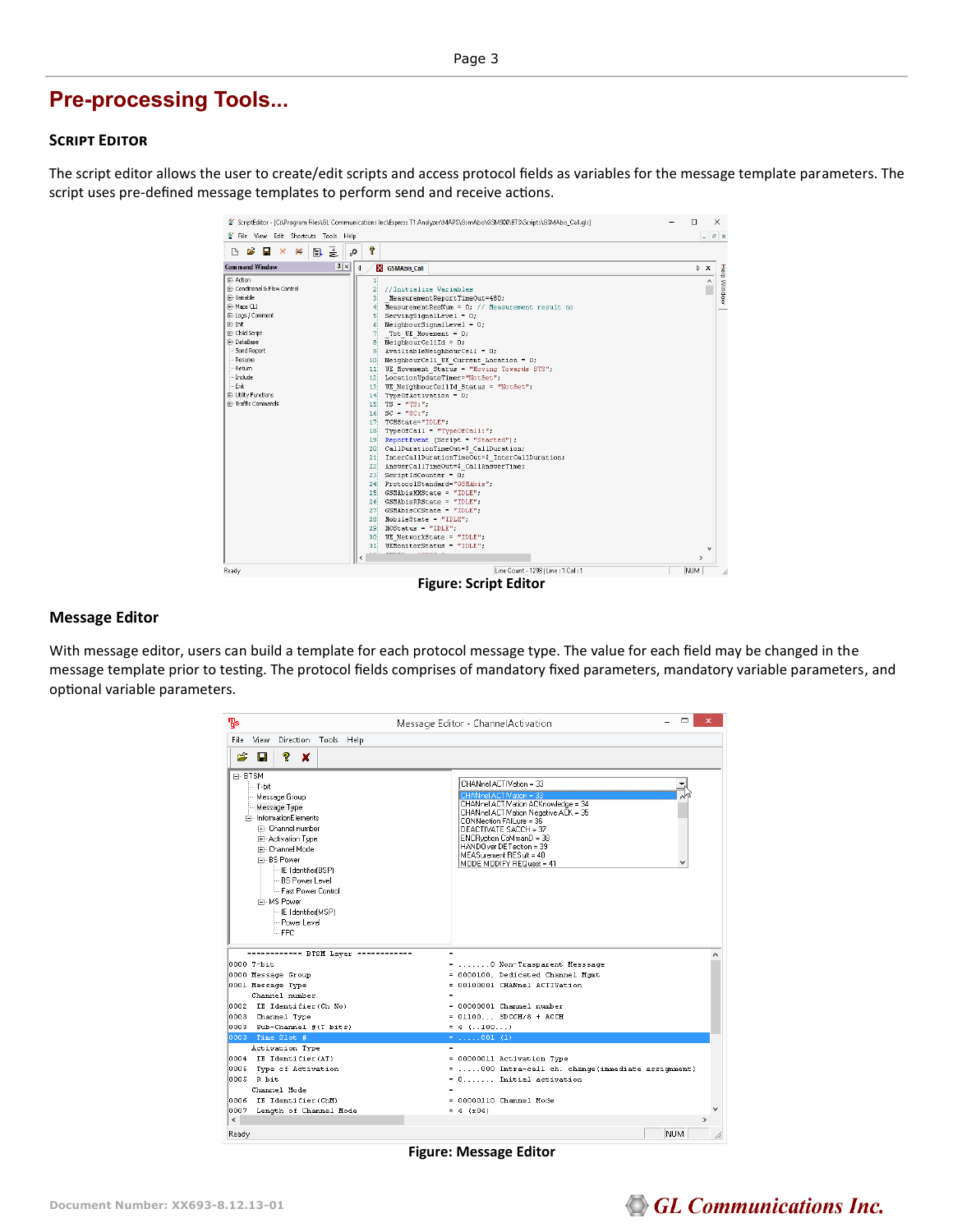## **Call Generation and Reception**

In call generation, MAPS™ is configured for the out going messages, while in call receive mode, it is configured to respond to incoming messages. Tests can be configured to run once, multiple iterations and continuously. Also, allows users to create multiple entries using quick configuration feature.

The editor allows to run the added scripts sequentially (order in which the scripts are added in the window) or randomly (any script from the list of added script as per the call flow requirements). The test scripts may be started manually or they can be automatically triggered by incoming messages.





**Figure: Events Log**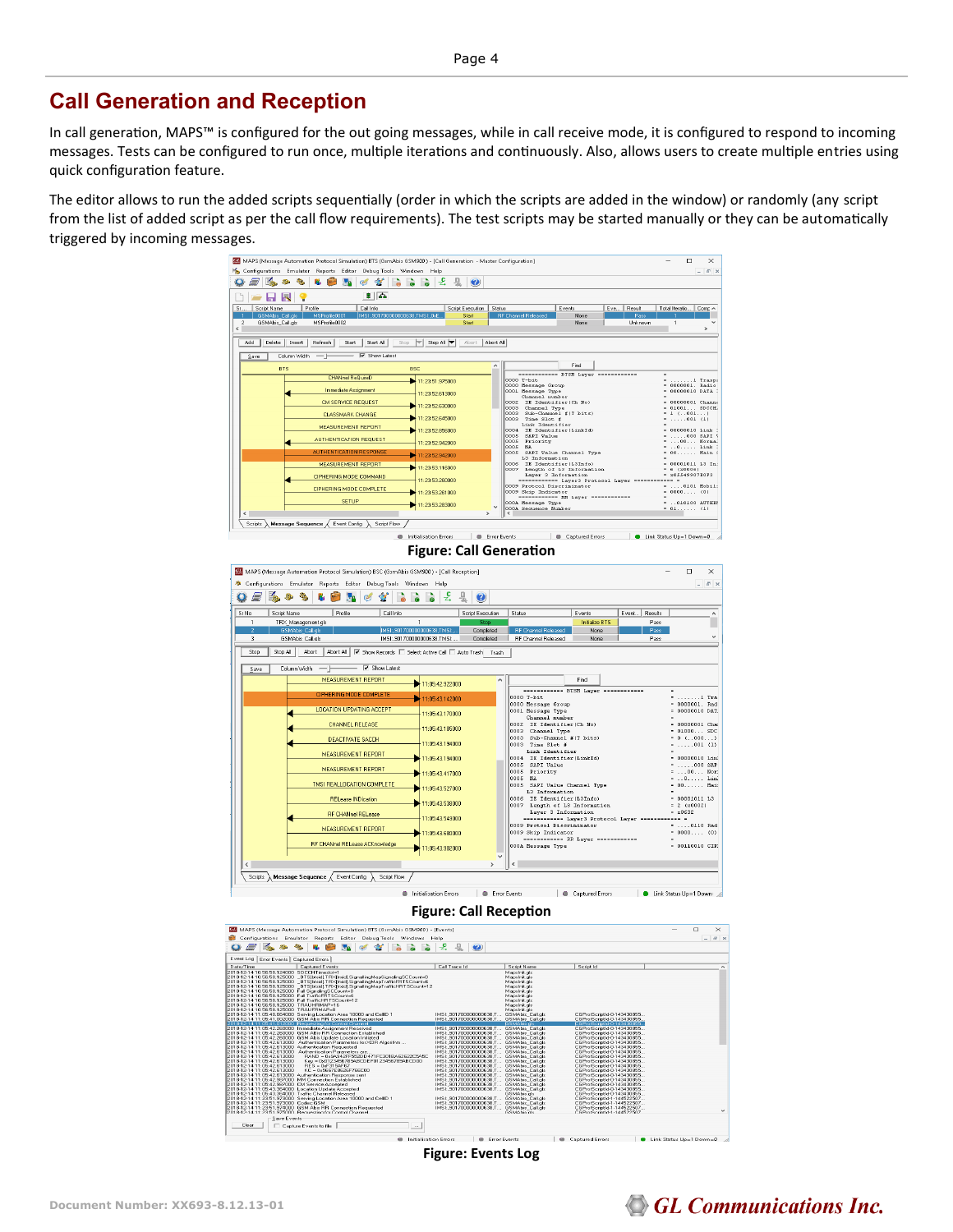### **GSM Abis Interface Call Procedures**

MAPS™ GSM Abis can be configured as Base Transceiver Station (BTS) or BSC to simulate LUC, MOC, and MTC call procedures in the GSM Abis interface.

In Channel Assignment procedure, Channel Required request message is sent from BTS end, the BSC activates the channel and replies with Immediate Assignment message to BTS.

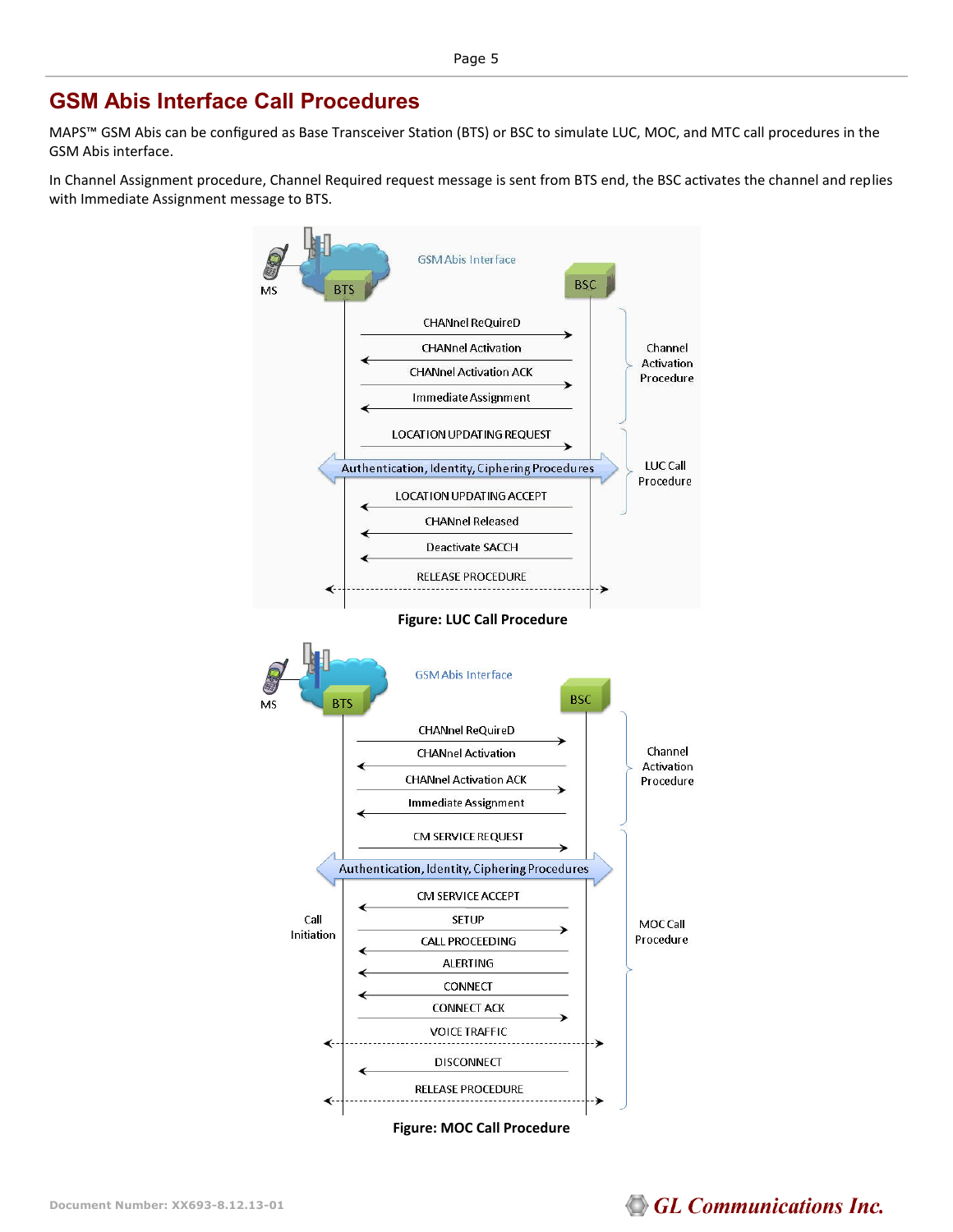

## **Supported Protocol Standards**



| <b>Supported Protocols</b> | <b>Standard / Specification Used</b>                      |
|----------------------------|-----------------------------------------------------------|
| <b>BTSM</b>                | 3GPP TS 08.58 V8.6.0                                      |
| MМ                         | 3GPP TS 04.08 V7.17.0                                     |
| CC.                        | 3GPP TS 04.08 V7.17.0                                     |
| <b>RR</b>                  | 3GPP TS 04.18 V8.13.0                                     |
| <b>SMS</b>                 | 3GPP TS 03.40 V7.5.0 &                                    |
|                            | 3GPP TS 04.11 V7.1.0 GSM 03.38 version 7.2.0 Release 1998 |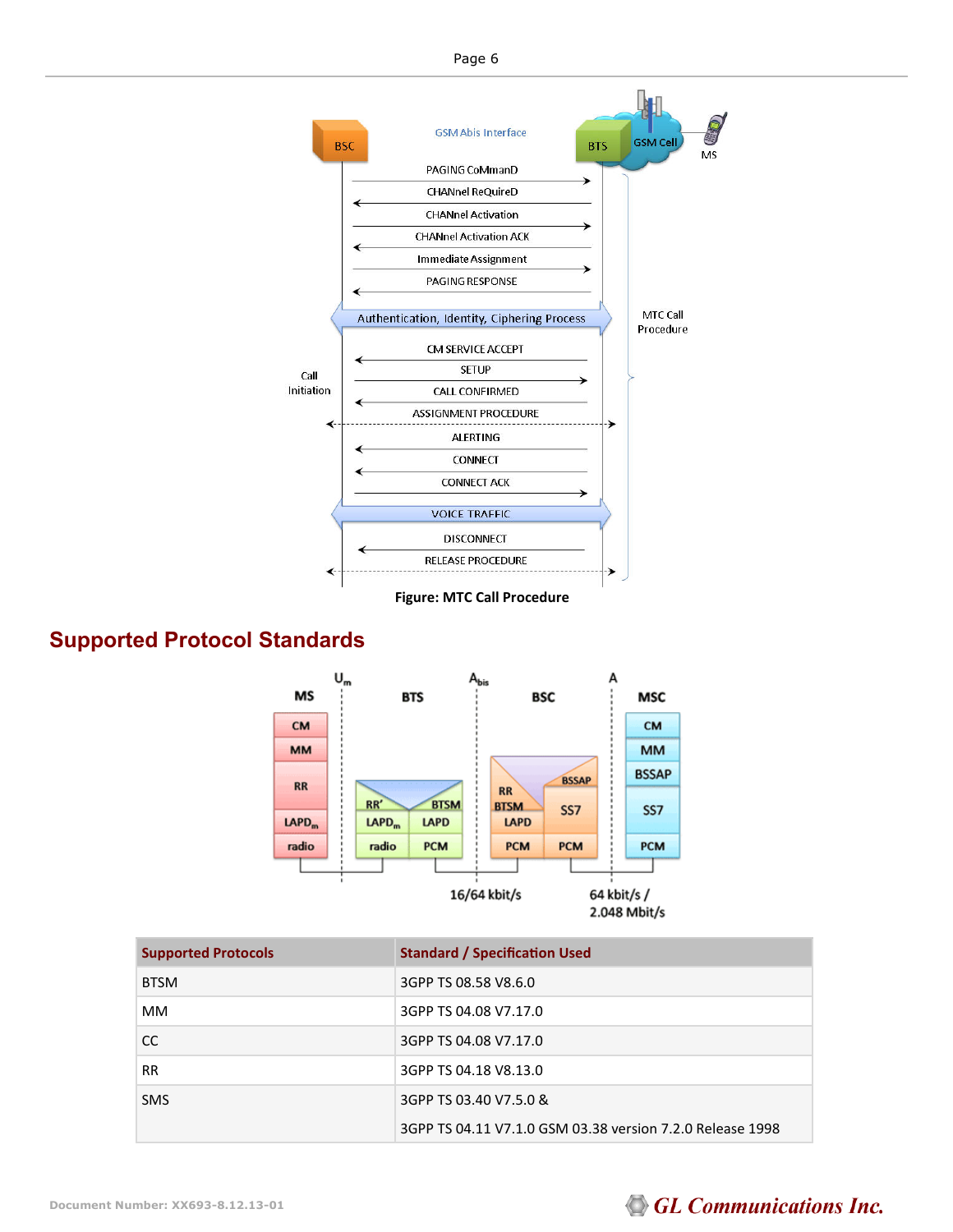#### **Buyer's Guide**

| <b>Item No</b> | <b>Product Description</b>                       |
|----------------|--------------------------------------------------|
| XX693          | MAPS™ GSM-Abis Interface Emulator                |
| XX692          | MAPS™ GSM A Emulator                             |
| XX610          | File based Record/Playback                       |
| <u>XX620</u>   | Transmit/Detect digits (Place Call/ Answer Call) |
| <b>XX646</b>   | Multi-Channel TRAU Tx/Rx Emulation and Analysis  |

| <b>Item No</b> | <b>Related Software</b>                                       |
|----------------|---------------------------------------------------------------|
| <u>XX648</u>   | MAPS <sup>™</sup> ISDN                                        |
| <b>XX692</b>   | MAPS <sup>™</sup> GSM-A Interface Emulator                    |
| <b>PKS130</b>  | MAPS™ SIGTRAN (SS7 over IP)                                   |
| <b>PKS140</b>  | MAPS <sup>™</sup> LTE-S1 Interface                            |
| <b>PKS142</b>  | MAPS™ LTE- eGTP (S3, S4, S5, S8, S10, S11 and S16) Interfaces |
| <b>PKS164</b>  | MAPS™ UMTS - JuPS Interface Emulation                         |
| <b>PKS160</b>  | MAPS <sup>™</sup> UMTS - IuCS and Juh Interface Emulation     |
| <b>PKS135</b>  | MAPS™ ISDN-SIGTRAN (ISDN over IP)                             |
| <b>PKS120</b>  | MAPS <sup>™</sup> SIP                                         |
| <b>PKS121</b>  | MAPS™ SIP Conformance Test Suite (Test Scripts)               |
| <b>PKS122</b>  | MAPS <sup>™</sup> MEGACO                                      |
| <b>PKS123</b>  | MAPS™ MEGACO Conformance Test Suite (Test Scripts)            |
| <b>PKS124</b>  | MAPS <sup>™</sup> MGCP                                        |
| <b>PKS125</b>  | MAPS™ MGCP Conformance Test Suite (Test Scripts)              |

| <b>Item No</b> | <b>Recommended Software</b>          |
|----------------|--------------------------------------|
| <b>XX120</b>   | SS7 Analysis Software                |
| <b>PKV107</b>  | LTE Protocol Analyzer                |
| XX165          | T1 or E1 UMTS Protocol Analyzer      |
| <b>OLV165</b>  | Offline UMTS Protocol Analyzer       |
| <b>LTS206</b>  | OC-3 / STM-1 UMTS Protocol Analysis  |
| <b>LTS306</b>  | OC-12 / STM-4 UMTS Protocol Analysis |
| <b>XX100</b>   | MAPS™ MAPIP Emulator                 |
| <b>PKS130</b>  | <b>ISDN Analyzer Software</b>        |

# GL Communications Inc.

**818 West Diamond Avenue - Third Floor, Gaithersburg, MD 20878, U.S.A** (Web) [www.gl.com](https://www.gl.com) - (V) +1-301-670-4784 (F) +1-301-670-9187 - (E-Mail) [info@gl.com](https://www.gl.com/inforequestform.php)